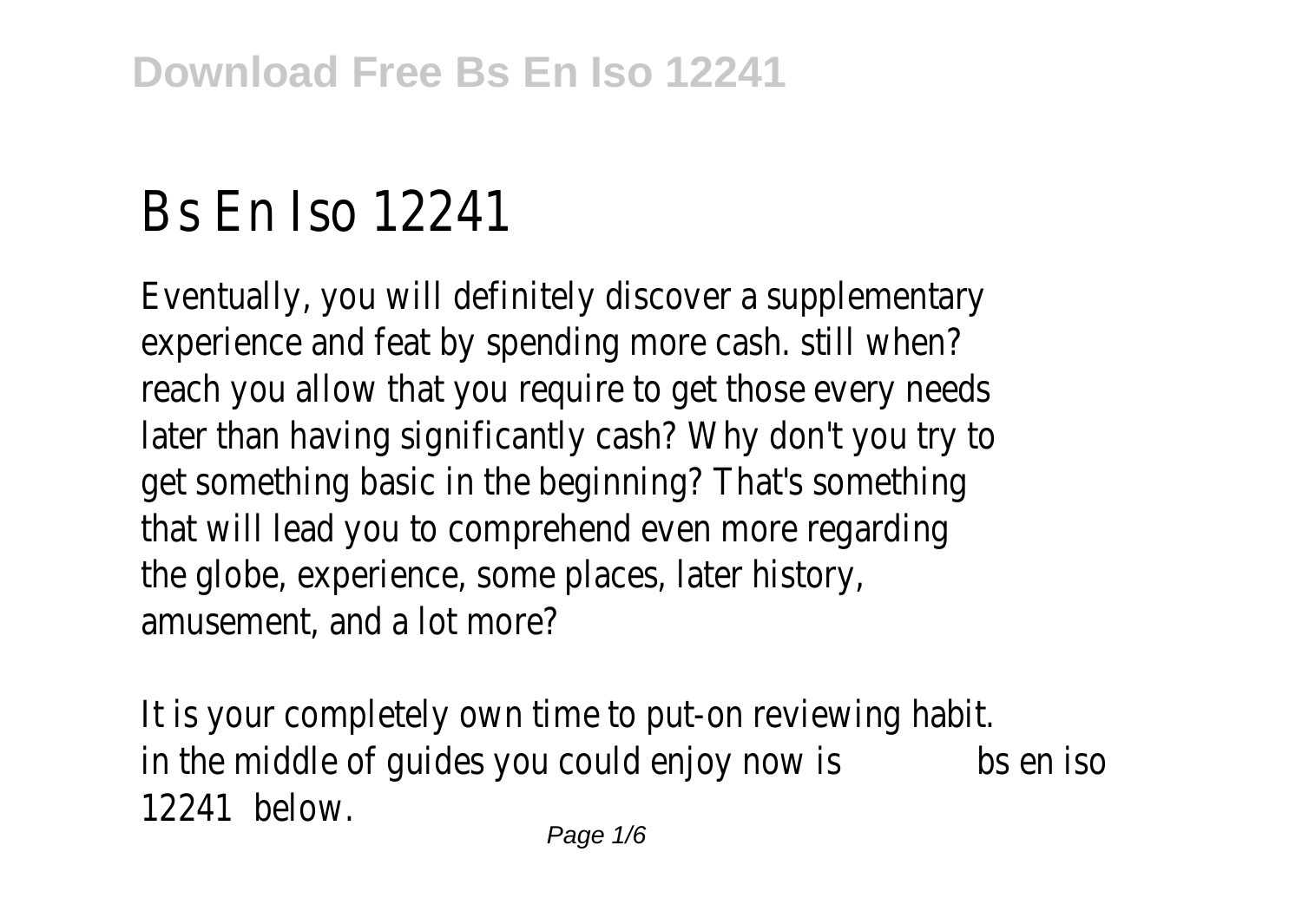Services are book distributors in the UK and worldwide and we are one of the most experienced book distribution companies in Europe, We offer a fast, flexible and effective book distribution service stretching across the UK & Continental Europe to Scandinavia, the Baltics and Eastern Europe. Our services also extend to South Africa, the Middle East, India and S. E. Asia

openpyxl.cell package — openpyxl 2.0.5 documentation #12241 confirm if leaving a modified form without saving #12248 Support file save triggered from the Firefox integrated version. #12247 Improve the field value Page 2/6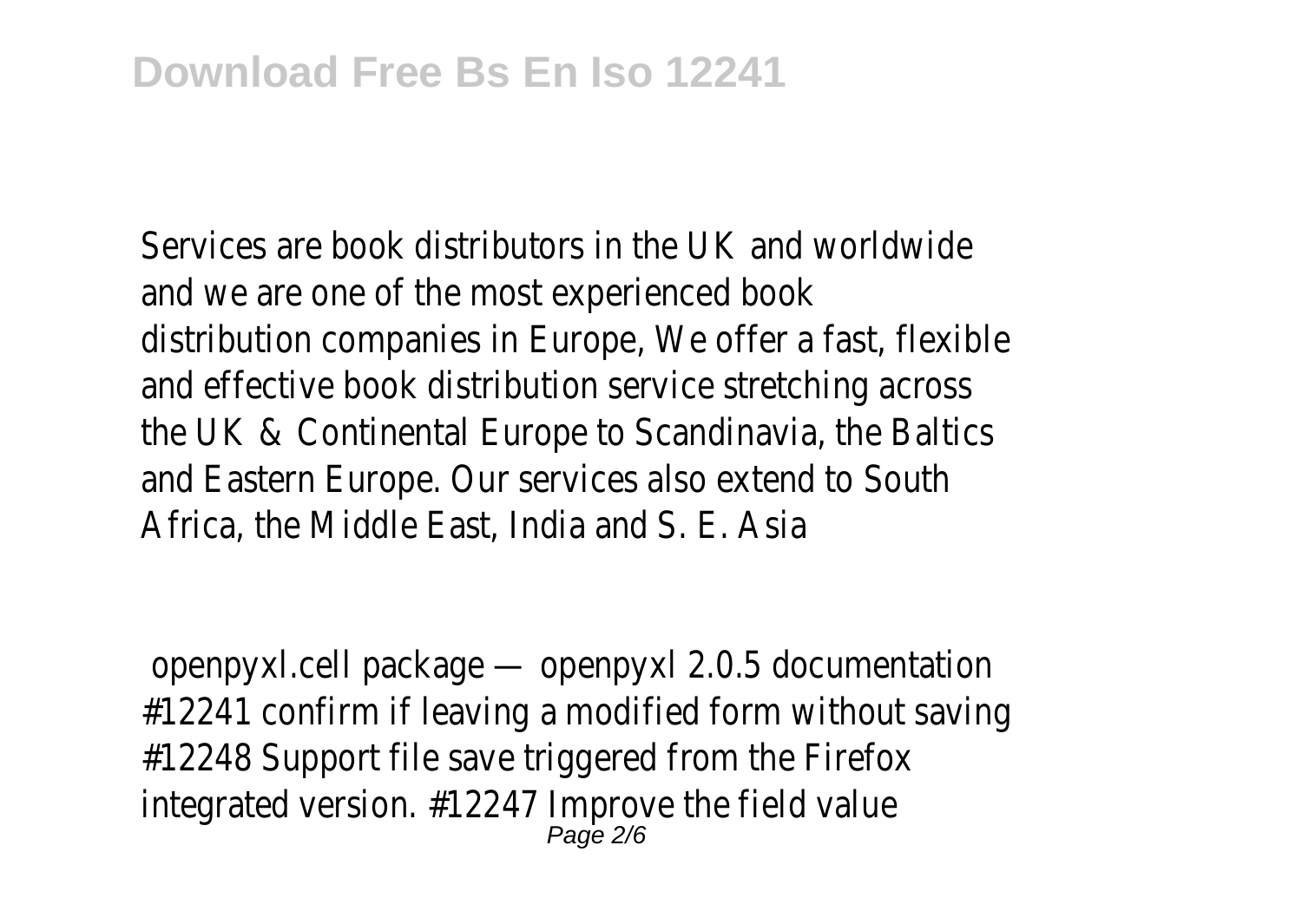parsing for choice widgets to handle null values #12256 #12241 followup - move event listener to PDFViewerApplication.load #12244 fix webpack config problem caused by breaking changes of ...

bqlx.sprawdzranking.pl

ISO 9001. ISO 14001. ISO 45001. ISO 50001. IATF 16949. Environmental Statement. News News, press releases and media. Never a dull moment in Alblasserdam. We commit to innovations and are devoted to stepping up our game. Follow our latest news here. ...

Releases · mozilla/pdf.js - GitHub 1. 2. 3 1032.44 18.579999999999998. 4 214.13 3.85. 5 Page 3/6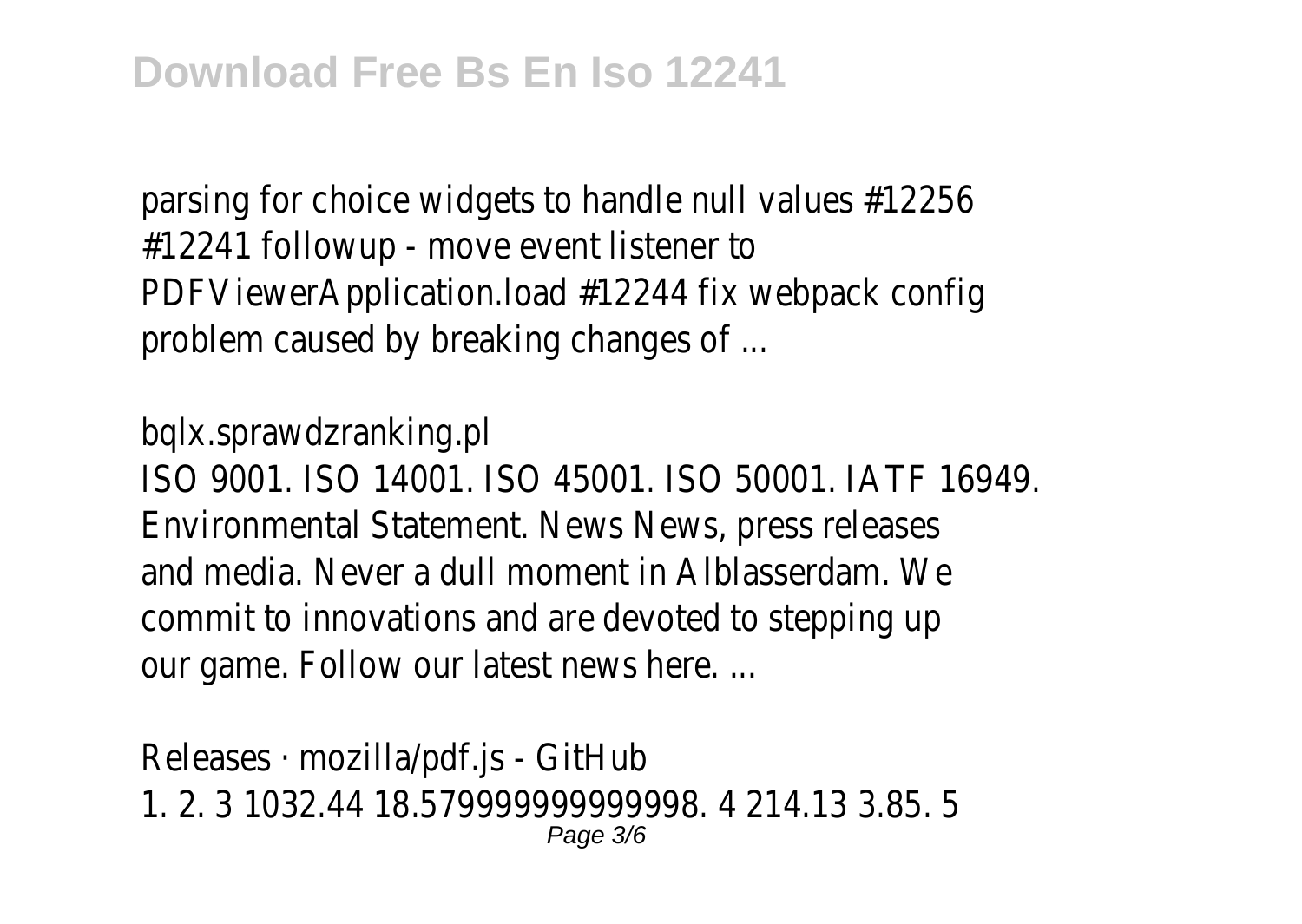329.43 5.93. 6 65.89 1.19. 7 82.36 1.48. 8 83.46 1.5. 9 99.93 1.8. 10 120.79 2.17. 11 98.83 1.78. 12 115.3 2.08 ...

FN Steel parent¶ row¶ set\_explicit\_value (value=None, data\_type='s') [source] ¶. Coerce values according to their explicit type. style¶. Returns the openpyxl.style.Style object for this cell. value¶. Get or set the value held in the cell. "type: depends on the value (string, float, int or ' ' datetime.datetime)' xf index¶

Bs En Iso 12241 Heat loss from bare surfaces calculated in accordance with BS EN ISO 12241:2008 (black steel pipes) 30 26 Heat Page 4/6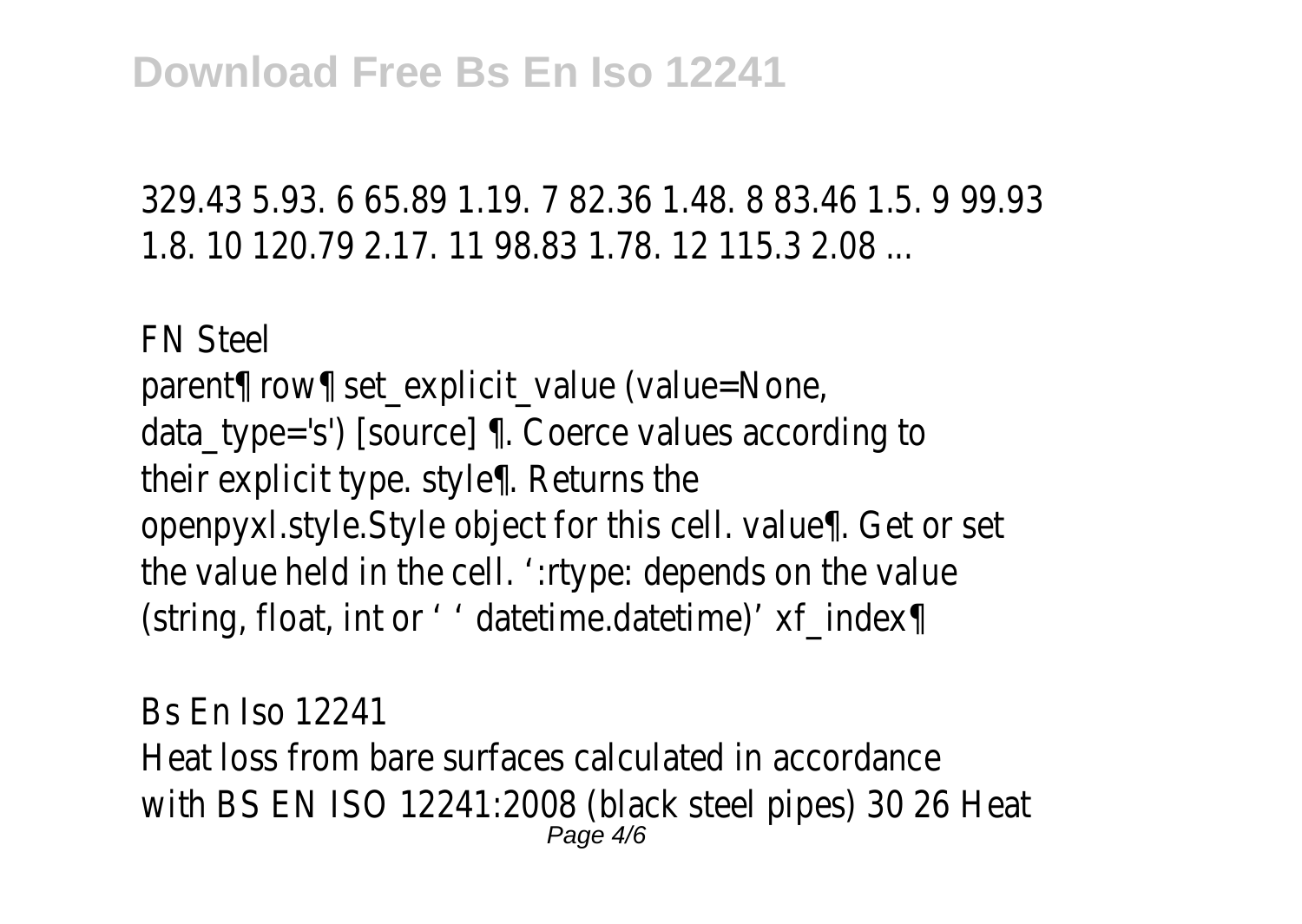loss from bare surfaces calculated in accordance with BS EN ISO 12241:2008 (copper pipes – commercial grade, scoured to a shine) 31 27

www.regione.marche.it ?????????Excel?????????????????????????????O(1)???? ?Excel??????????????????????????O(1)???????? ????

THE THICKNESS OF ROCKWOOL INSULATION Main fits of machine tools. ISO system of limits and fits. 991 = ISO 261 specifies a detailed list of preferred combinations of outer diameter and pitch for ISO metric screw threads. The use of these tolerances is advised for economic reasons. L. 000 - 6. 2, ISO 286, ISO 1829, ISO Page 5/6